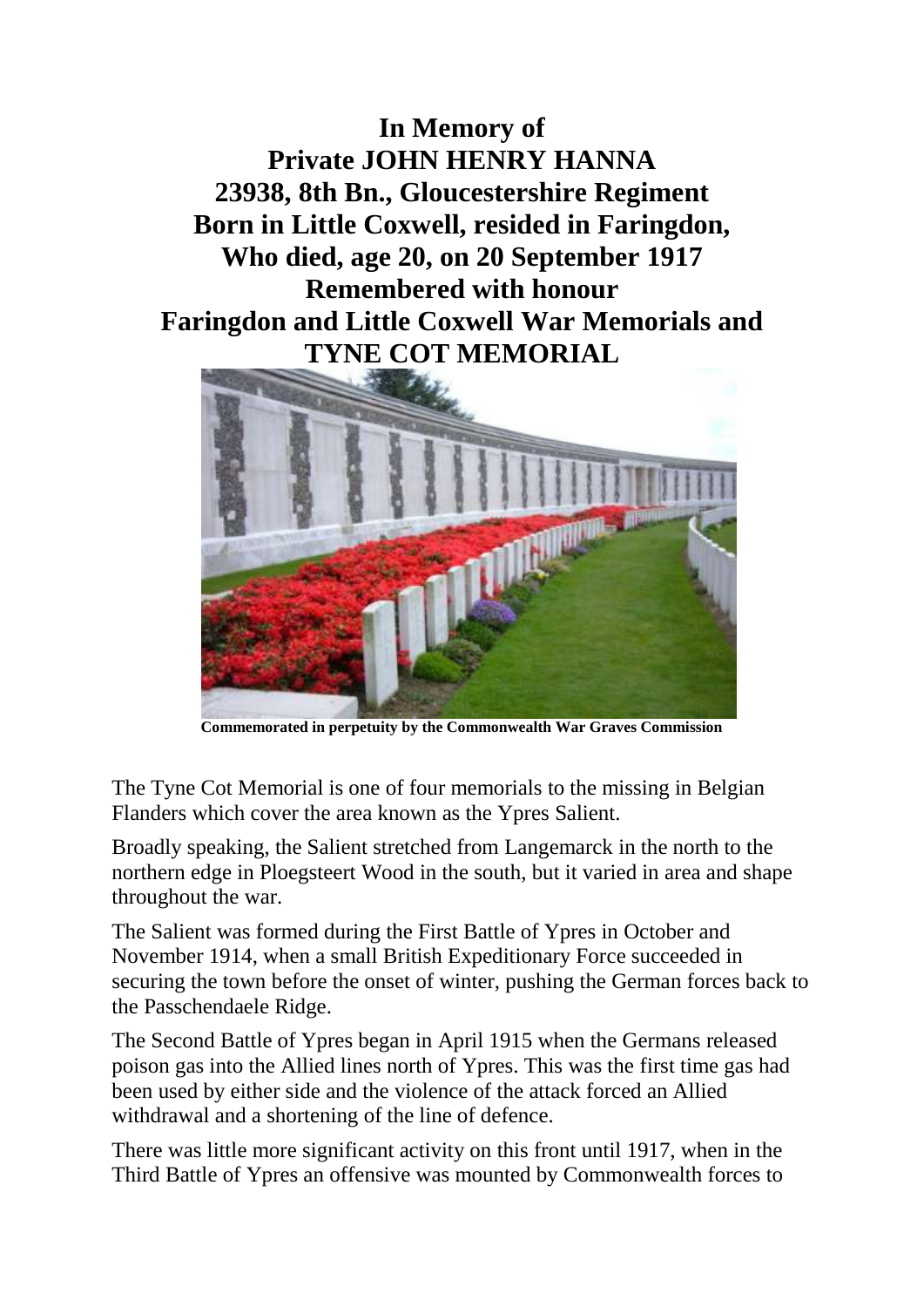divert German attention from a weakened French front further south. The initial attempt in June to dislodge the Germans from the Messines Ridge was a complete success, but the main assault north-eastward, which began at the end of July, quickly became a dogged struggle against determined opposition and the rapidly deteriorating weather. The campaign finally came to a close in November with the capture of Passchendaele. The German offensive of March 1918 met with some initial success, but was eventually checked and repulsed in a combined effort by the Allies in September.

The battles of the Ypres Salient claimed many lives on both sides and it quickly became clear that the commemoration of members of the Commonwealth forces with no known grave would have to be divided between several different sites. Those United Kingdom and New Zealand servicemen who died after 16 August 1917 are named on the memorial at Tyne Cot, a site which marks the furthest point reached by Commonwealth forces in Belgium until nearly the end of the war.

## **War Diary**

On that day the Bn attacked enemy positions near St. Eloi at 5.40 am: reached first objective and consolidated line. Reached final objective at 7 am, strong points and snipers dealt with. Heavy enemy artillery barrage on original front and support lines. Casualties: 2nd Lts R.E. Kimber and J.H. Humphrey killed. Lt. F.J. Nicholls and 2nd Lt. T.M. Colcutt wounded. 160 OR's killed, missing, wounded.

*Extracts from the Faringdon Advertiser and Vale of White Horse Gazette*

27 October 1917

## **WOUNDED**

A letter has been received by Colour Sergeant James Hanna from the Record Office stating that his son, Pvt. J H Hanna,  $8<sup>th</sup>$  Glosters was wounded on the  $20<sup>th</sup>$ Sept. last but to what hospital he has been sent is not known, and no information as to what became of him after being taken away by the ambulance has since been received. A letter from the Captain of his Company, received on the 21<sup>st</sup> inst., stated that Pvt. Hanna was seen to walk to the ambulance from the line, not seriously wounded apparently. He was commended for bravery the night before he was wounded.

8 December 1917

## **MISSING: BELIEVED KILLED**

Colour-Sergt. J. Hanna has received the following letter from the Platoon Sergeant of the Company in which his son was serving in France, and who, after being wounded, was afterwards missed, and nothing further has been heard of him: -

Sir, Re news regarding your son, Pte J. H. Hanna, No. 23938 of my platoon. I can only say that we know for a certainty that he was wounded in the advance